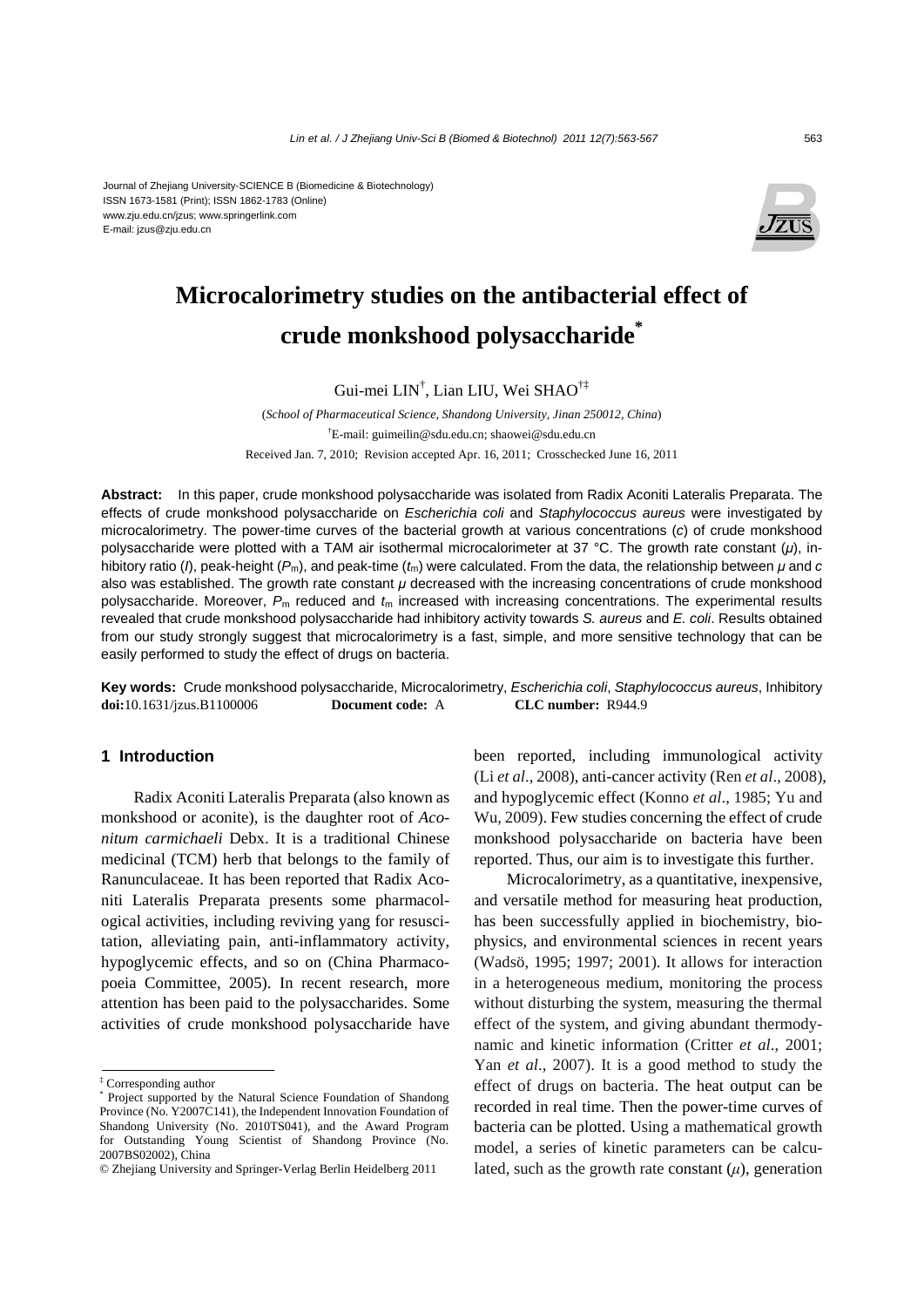time (*t*), inhibitory ratio (*I*), minimal inhibitory concentration (MIC), peak-height (*P*m), peak-time (*t*m), and total heat  $(Q_{\text{tot}})$ . Microcalorimetry appears as a suitable technique to study the microbial activity (Li *et al*., 2001; 2002; Wadsö, 2002; Wu *et al*., 2005; Kong *et al*., 2008). The purpose of this study is to investigate the effect of crude monkshood polysaccharide on *Escherichia coli* and *Staphylococcus aureus* by microcalorimetry.

#### **2 Materials and methods**

#### **2.1 Instrument**

A 3114/3236 TAM air microcalorimeter (Thermometric AB, Sweden) was used to determine the metabolism of *E. coli* and *S. aureus*. The TAM air microcalorimeter is an eight-channel heat conduction calorimeter for heat flow measurements under isothermal conditions. Reactions could be carried out in the temperature range 5 to 90 $\degree$ C. The temperature error was  $\pm 0.02$  °C. The detection limit was 2  $\mu$ W and baseline stability was  $2\times10^{-6}$  µW over a period of 24 h (Kong *et al*., 2008; Yang *et al*., 2008).

## **2.2 Materials**

Crude monkshood polysaccharide was isolated from Radix Aconiti Lateralis Preparata through water extraction and alcohol precipitate, and sequentially purified through Sevage method and dialysis (Yang *et al*., 2007). It was a white powder, easily soluble in water.

Bacteria *E. coli* (CMCC (B) 44102) and *S. aureus* (CMCC (B) 26003) were used as the tested bacteria, provided by the Shandong Institute for Drug Control. They were routinely cultured in a Luria-Bertani (LB) culture medium, which contained 5 g/L NaCl, 5 g/L yeast extract, and 10 g/L peptone. Medium pH was adjusted to 7.0–7.2. The LB culture medium was sterilized by autoclaving at 121 °C for 20 min before the experiment.

### **2.3 Methods**

The microcalorimetric measurement was made with the ampoule method. The LB culture medium, containing bacteria, was placed in 20 ml glass ampoules. Then different concentrations of crude monkshood polysaccharide were inoculated into each

ampoule with a final volume of 10 ml. One ampoule without crude monkshood polysaccharide was used as the blank control. The ampoules were sealed and put into an eight-channel calorimeter block. The temperature was controlled at 37 °C. The power-time signals were recorded at an interval of 1 min until the recorder returned to the baseline (Burt, 2004; Yang *et al*., 2008).

### **3 Results and discussion**

## **3.1 Thermokinetics**

In the growth phase, theoretical model is in accordance with the following law (Burt, 2004):

$$
dN_t/dt = \mu N_t - \beta N_t^2, \qquad (1)
$$

where  $N_t$  is the bacterial number at time  $t$ ,  $\mu$  is the growth rate constant, and  $\beta$  is the fungi static rate constant. The integral of Eq. (1) is given by

$$
N_t = K/(1 + \alpha e^{-\mu t}),\tag{2}
$$

where *K* is the maximum density, and  $\alpha$  is integral constant. If the power produced by every bacterium is *P*, then we can obtain  $PN_t = KP/(1+\alpha e^{-\mu t})$ . Making  $P_t = PN_t$  and  $P_m = PK$ , where  $P_t$  is the power output at time *t*, and  $P_m$  the maximum power output, then Eq. (2) can changed to

$$
P_t = P_m / (1 + \alpha e^{-\mu t}).\tag{3}
$$

Eq. (3) is the logistic equation. According to the data  $P_t$  and  $t$  obtained from the bacterial growth curves, the rate constant  $\mu$  can be calculated.

The inhibitory ratio *I* is an excellent index to indicate the inhibition of crude monkshood polysaccharide on *E. coli* and *S. aureus*, and it can be defined as:

$$
I = [(\mu_0 - \mu_c)/\mu_0] \times 100\%,\tag{4}
$$

where  $\mu_0$  and  $\mu_c$  are the growth rate constants of bacteria without and with crude monkshood polysaccharide, respectively.

The corresponding values of  $\mu$ ,  $t_m$ ,  $P_m$ , and *I* are shown in Table 1.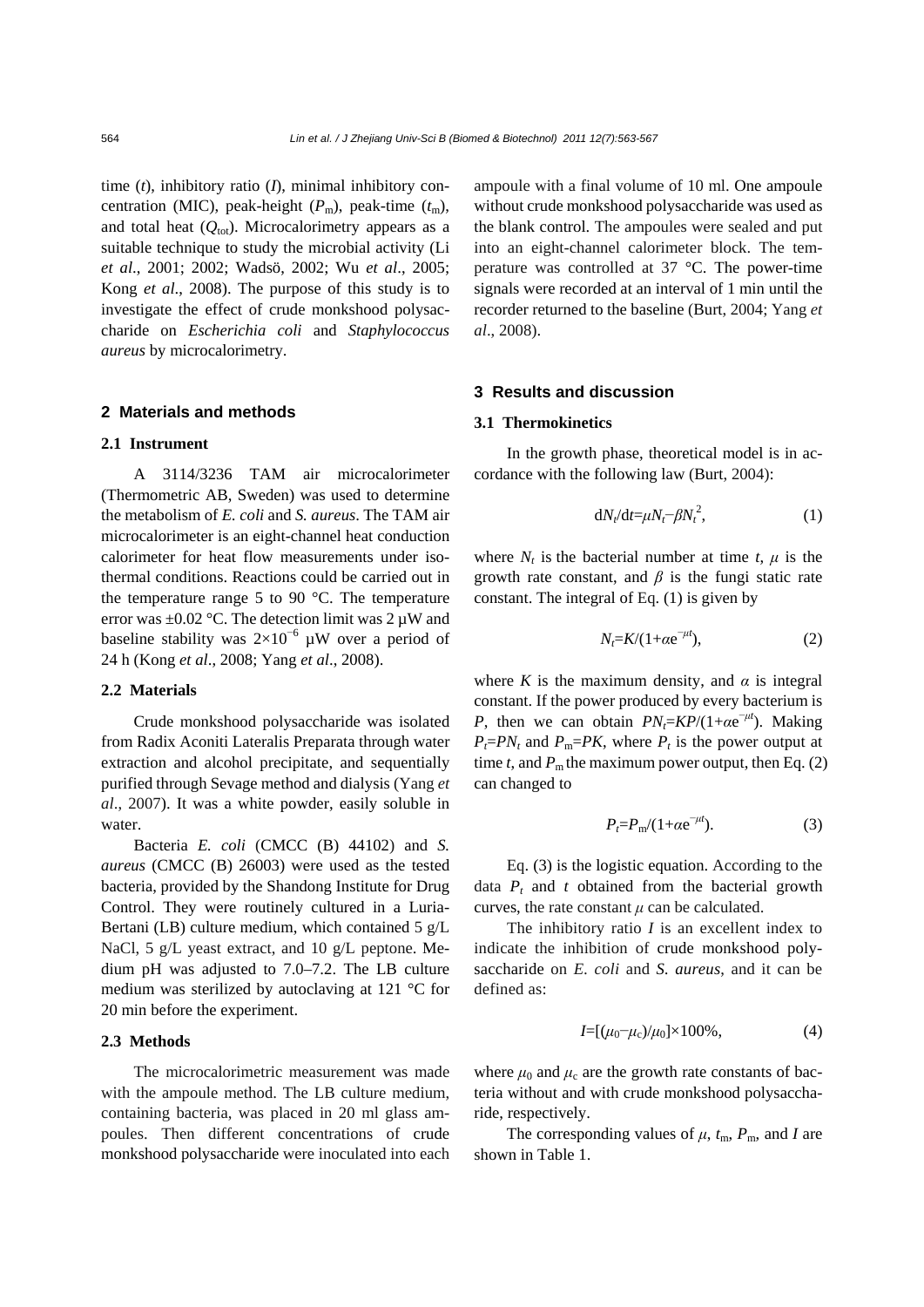| Bacteria  | $c \text{ (mg/ml)}$ | $\mu$ (min <sup>-1</sup> ) | r      | $t_{\rm m}$ (min) | $P_{\rm m}$ (mW) | $I(\%)$ |
|-----------|---------------------|----------------------------|--------|-------------------|------------------|---------|
| E. coli   | $\theta$            | 0.3584                     | 0.9998 | 80                | 1.2313           |         |
|           | 0.1                 | 0.3387                     | 0.9998 | 81                | 1.2226           | 5.50    |
|           | 0.4                 | 0.3000                     | 0.9997 | 89                | 1.1938           | 16.29   |
|           | 0.8                 | 0.2770                     | 0.9997 | 98                | 1.1678           | 22.71   |
|           | 1.6                 | 0.2516                     | 0.9997 | 100               | 1.1410           | 29.80   |
|           | 2.0                 | 0.2341                     | 0.9998 | 111               | 0.9403           | 34.68   |
| S. aureus | $\theta$            | 0.2380                     | 0.9998 | 120               | 0.4860           |         |
|           | 0.2                 | 0.2068                     | 0.9997 | 122               | 0.4757           | 13.11   |
|           | 0.4                 | 0.1734                     | 0.9997 | 133               | 0.4438           | 27.14   |
|           | 0.8                 | 0.1380                     | 0.9996 | 140               | 0.4226           | 42.02   |
|           | 1.6                 | 0.1256                     | 0.9998 | 143               | 0.4006           | 47.22   |
|           | 2.0                 | 0.1150                     | 0.9999 | 154               | 0.3900           | 51.68   |

**Table 1 Parameters of bacteria growth at different concentrations of crude monkshood polysaccharide**

*c*: concentration of monkshood polysaccharide; *μ*: growth rate constant; *r*: correlation coefficient; *t*<sub>m</sub>: peak-time value; *P<sub>m</sub>*: maximum heat output; *I*: inhibitory ratio

# **3.2 Power-time curves**

The power-time curves of *E. coli* and *S. aureus* growths of black control were plotted in Fig. 1. We could see that the shapes of the curves were different. The focal points were power-time curves for the exponential growth, which were plotted in Fig. 2. It could be seen that the increase of the heat output became slower with increasing concentration of crude monkshood polysaccharide. High concentration of crude monkshood polysaccharide needed more time to reach the same heat output.

#### **3.3 Relationship between** *μ* **and** *c*

The values of the growth rate constant  $\mu$  in Table 1 showed that crude monkshood polysaccharide had potent antibacterial activity against *E. coli* and *S. aureus*. The relationships between *μ* and *c* were demonstrated in Fig. 3. The *μ* of the bacterial growth declined with increasing of the *c*. That was mainly because some bacteria were killed, and some metabolized continuously at a lower heat production rate. This rate directly depended on the concentration of crude monkshood polysaccharide. The correlations between  $\mu$  and  $c$  could be formulated according to following equations: for *E. coli*:  $\mu = -0.0324c^3 +$ 0.1252*c* 2 −0.1822*c*+0.3569 (*r*=0.9993); for *S. aureus*: *μ*=−0.0325*c* 3 +0.1433*c* 2 −0.2189*c*+0.2406 (*r*=0.9984).

#### **3.4 Relationship between** *I* **and** *c*

According to Eq. (4) and the relation between  $\mu$  and *c*, the inhibitory ratio *I* was calculated. As shown in Table 1, the inhibition ratio increased with



**Fig. 1 Power-time curves of** *E. coli* **(a) and** *S. aureus* **(b)**

increasing concentration of crude monkshood polysaccharide. It demonstrated that crude monkshood polysaccharide had inhibitive effect on *E. coli* and *S. aureus*. At the same concentration, the inhibitory ratio *I* was larger on *S. aureus* than on *E. coli*. The phenomenon illustrated that crude monkshood polysaccharide had a greater inhibitive effect on *S. aureus* than on *E. coli*.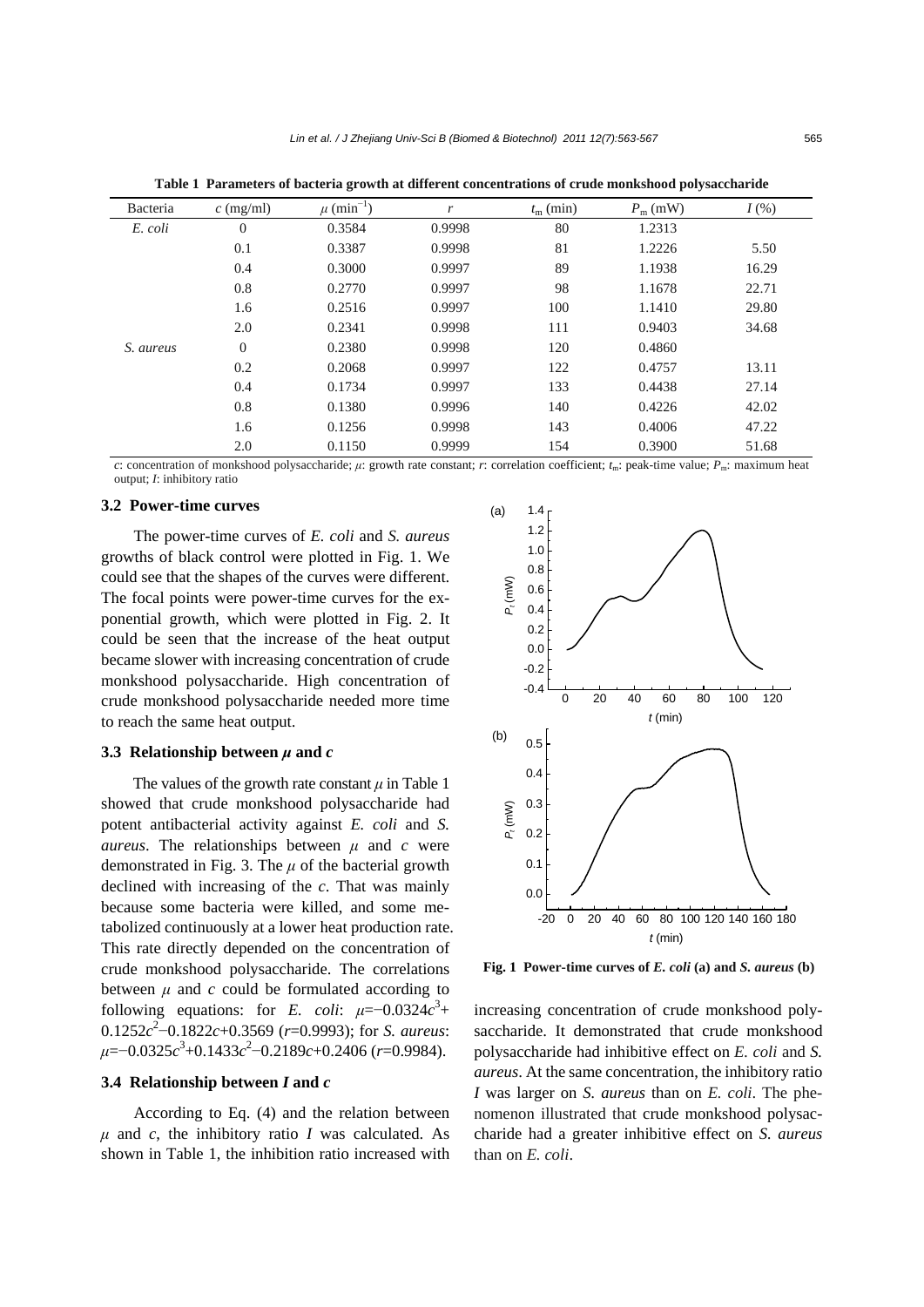

**Fig. 2 Power-time curves for the exponential growths of** *E. coli* **(a) and** *S. aureus* **(b) affected by various concentrations of crude monkshood polysaccharide** 



**Fig. 3 Relationship between rate constant** *μ* **and concentration** *c* **for** *E. coli* **(a) and** *S. aureus* **(b)** 

## **3.5 Relationship between**  $P_m$  **and**  $c$

From Table 1, it could be seen that the max heat output  $P_m$  with crude monkshood polysaccharide was less than that of blank control, and a decrease in the value of  $P_m$  was observed when *c* was increasing. The main reason could be that the number of the survivors decreased with increasing concentration of crude monkshood polysaccharide. There was a similar effect on *E. coli* and *S. aureus*. The results indicated that crude monkshood polysaccharide had an inhibitory effect on the growths of *E. coli* and *S. aureus*.

### **3.6 Relationship between**  $t_m$  **and**  $c$

Experimental results for the  $t_m$  as a function of  $c$ are presented in Table 1. The peak-time  $t_m$  of crude monkshood polysaccharide was longer than that of blank control. With increasing concentration of crude monkshood polysaccharide, the  $t_m$  prolonged. This was mainly because, after the treatment with crude monkshood polysaccharide, there was a partial inhibition of the bacteria and the remaining survivors maintained growth and metabolized at a lower rate. There was a similar effect on *E. coli* and *S. aureus*. The results also indicated that crude monkshood polysaccharide had an inhibitory effect on the growths of *E. coli* and *S. aureus*.

## **4 Conclusions**

As shown in this work, the inhibitory effect of crude monkshood polysaccharide on the growths of *E. coli* and *S. aureus* was found by microcalorimetry. The power-time curves of *E. coli* and *S. aureus* at different concentrations of crude monkshood polysaccharide were plotted. The parameters such as the growth rate constant (*μ*), inhibitory ratio (*I*), peak-height  $(P_m)$ , and peak-time  $(t_m)$  were calculated. The relationships between  $\mu$  and  $c$  were also established. The  $\mu$  decreased with increasing concentration of crude monkshood polysaccharide. Crude monkshood polysaccharide showed stronger inhibitory effect on *S. aureus* than on *E. coli*. Microcalorimetry is a useful technique that can be applied to study microbial growth and estimate the efficiency of drugs.